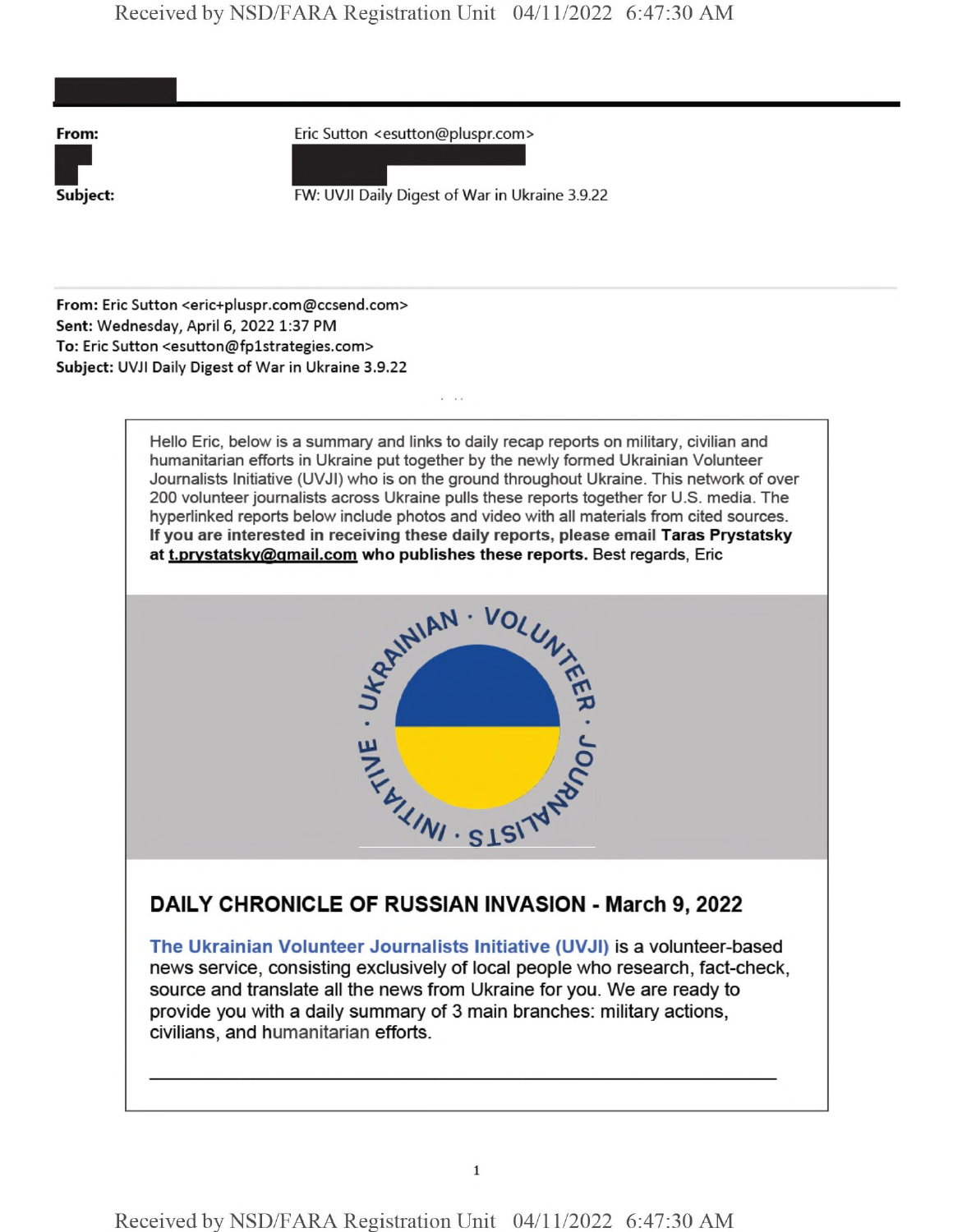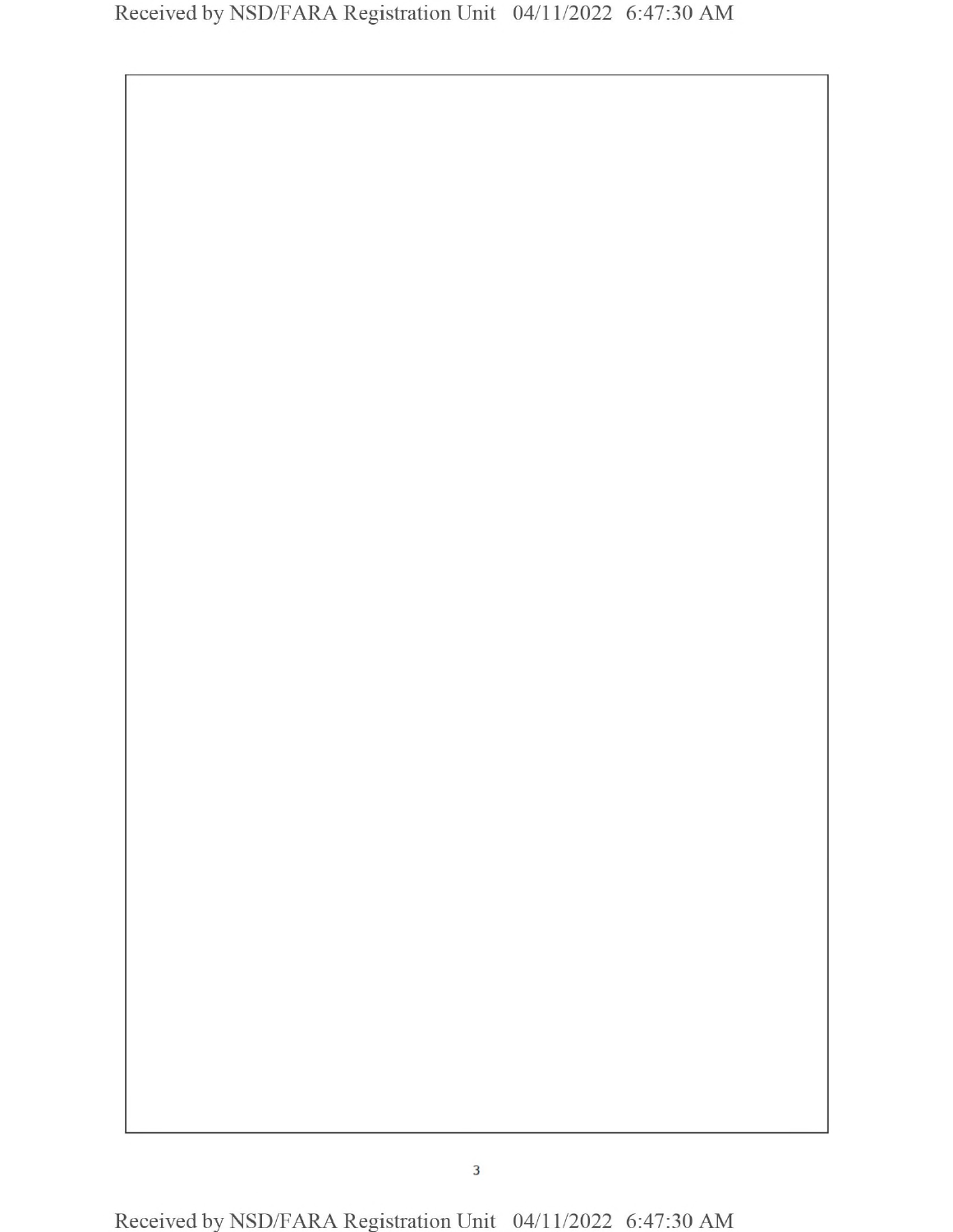PLUS Communications <sup>|</sup> 3001 Washington Blvd, Arlington, VA 22201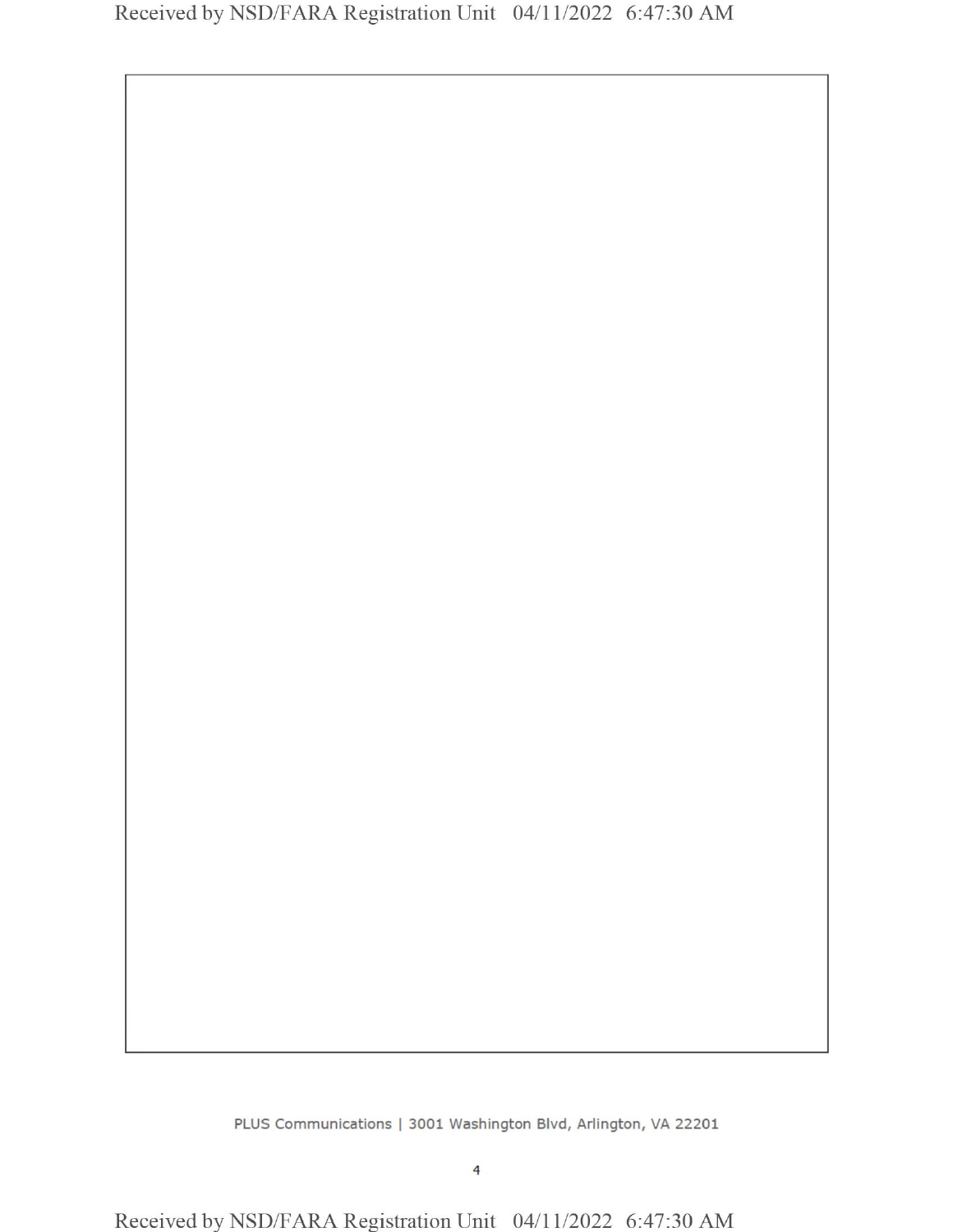## Received by NSD/FARA Registration Unit 04/11/2022 6:47:30 AM

Unsubscribe esutton@fplstrateqies.com Update Profile <sup>|</sup> Constant Contact Data Notice Sent by eric@pluspr.com